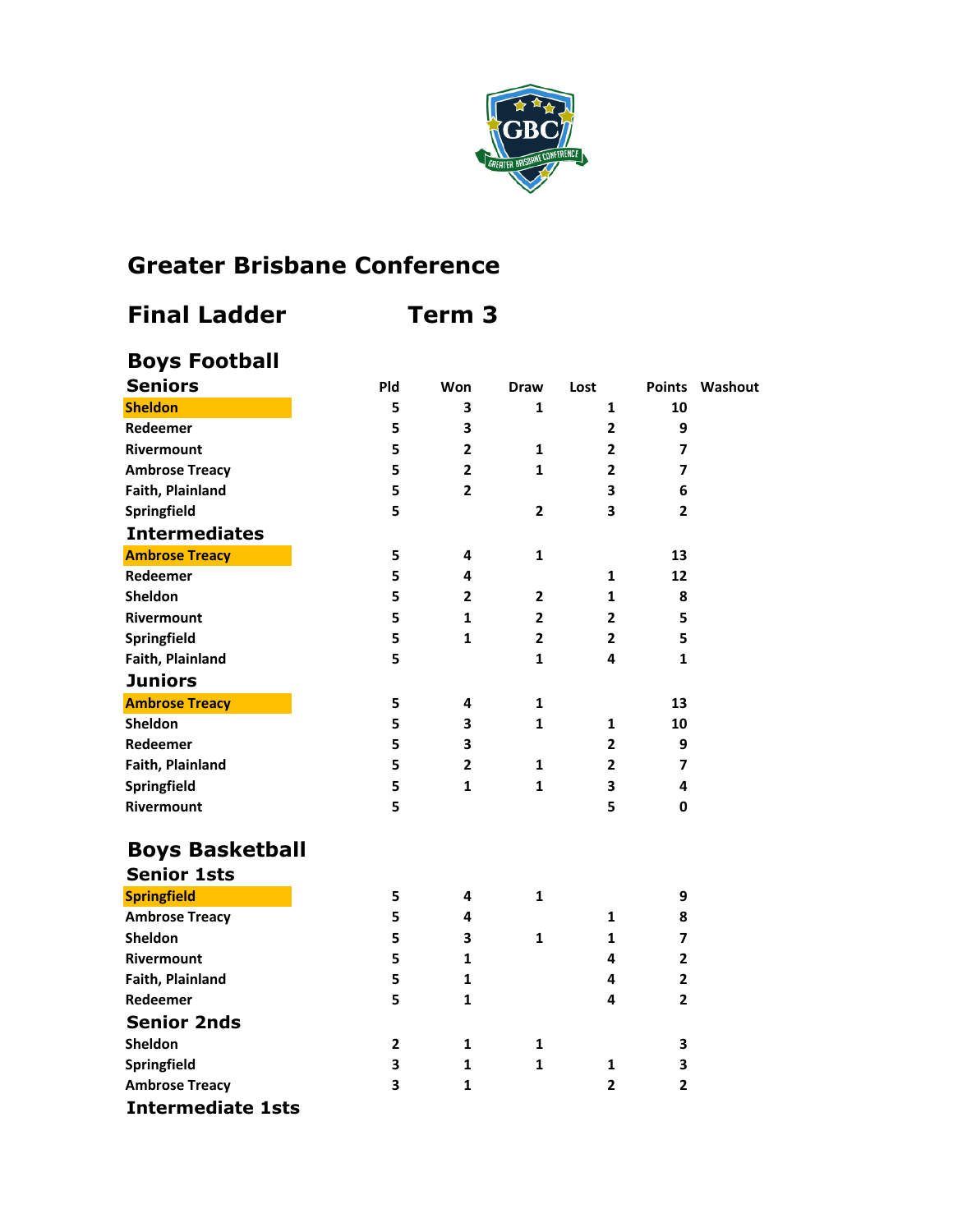| <b>Sheldon</b>           | 5 | 4              | 1            |                | 9                       |
|--------------------------|---|----------------|--------------|----------------|-------------------------|
| <b>Ambrose Treacy</b>    | 5 | 4              |              | 1              | 8                       |
| Rivermount               | 5 | 3              |              | $\overline{2}$ | 6                       |
| Redeemer                 | 5 | $\overline{2}$ |              | 3              | 4                       |
| Springfield              | 5 | $\mathbf{1}$   | $\mathbf{1}$ | 3              | 3                       |
| Faith, Plainland         | 5 |                |              | 5              | 0                       |
| <b>Intermediate 2nds</b> |   |                |              |                |                         |
| <b>Ambrose Treacy</b>    | 3 | 3              |              |                | 6                       |
| Springfield              | 3 | 1              | 1            | 1              | 3                       |
| <b>Sheldon</b>           | 3 | 1              | $\mathbf{1}$ | 1              | 3                       |
| Redeemer                 | 3 |                |              | 3              | $\mathbf 0$             |
| <b>Juniors 1sts</b>      |   |                |              |                |                         |
| <b>Sheldon</b>           | 5 | 4              | $\mathbf{1}$ |                | 9                       |
| Faith, Plainland         | 5 | 4              |              | 1              | 8                       |
| Rivermount               | 5 | 3              |              | $\overline{2}$ | 6                       |
| <b>Ambrose Treacy</b>    | 5 | $\overline{2}$ |              | 3              | 4                       |
| Springfield              | 5 | 1              | 1            | 3              | 3                       |
| Redeemer                 | 5 |                |              | 5              | $\mathbf 0$             |
| <b>Juniors 2nds</b>      |   |                |              |                |                         |
| <b>Springfield</b>       | 5 | 4              | 1            |                | 9                       |
| Faith, Plainland         | 5 | 4              |              | 1              | 8                       |
| <b>Ambrose Treacy</b>    | 5 | 3              |              | $\overline{2}$ | 6                       |
| Sheldon                  | 5 | 1              | $\mathbf{1}$ | $\overline{2}$ | 4                       |
| Rivermount               | 5 | $\mathbf{1}$   |              | 3              | 3                       |
| Redeemer                 | 5 |                |              | 5              | $\mathbf 0$             |
|                          |   |                |              |                |                         |
| <b>Girls Touch</b>       |   |                |              |                |                         |
| <b>Senior 1sts</b>       |   |                |              |                |                         |
| <b>Springfield</b>       | 5 | 4              | $\mathbf{1}$ |                | 18                      |
| Sheldon                  | 5 | 3              | $\mathbf{1}$ | 1              | 15                      |
| Faith, Plainland         | 5 | 3              | $\mathbf{1}$ | 1              | 15                      |
| Redeemer                 | 5 | $\mathbf{2}$   |              | 3              | 11                      |
| <b>Brigidine</b>         | 5 |                | 1            | 4              | 6                       |
| Rivermount               | 5 |                | 1            | 4              | 6                       |
| <b>Intermediate 1sts</b> |   |                |              |                |                         |
| <b>Faith, Plainland</b>  | 4 | 4              |              |                | 16                      |
| Sheldon                  | 4 | $\mathbf{2}$   | $\mathbf{1}$ | 1              | 11                      |
| Redeemer                 | 4 | $\mathbf{2}$   |              | $\overline{2}$ | 10                      |
| Springfield              | 4 | $\mathbf{1}$   | $\mathbf{1}$ | $\mathbf{2}$   | 8                       |
| Rivermount               | 4 |                |              | 4              | 4                       |
| <b>Intermediate 2nds</b> |   |                |              |                |                         |
| <b>Rivermount</b>        | 3 | 3              |              |                | 12                      |
| Sheldon                  | 3 | $\mathbf{1}$   | 1            | 1              | $\overline{\mathbf{z}}$ |
| Springfield              | 3 | $\mathbf{1}$   | $\mathbf{1}$ | 1              | $\overline{\mathbf{z}}$ |
| Faith, Plainland         | 3 |                |              | 3              | 3                       |
| <b>Juniors 1sts</b>      |   |                |              |                |                         |
| <b>Faith, Plainland</b>  | 5 | 4              |              | 1              | 17                      |
| Redeemer                 | 5 | 3              | $\mathbf{1}$ | 1              | 15                      |
| Sheldon                  | 5 | 3              | $\mathbf{1}$ | 1              | 15                      |